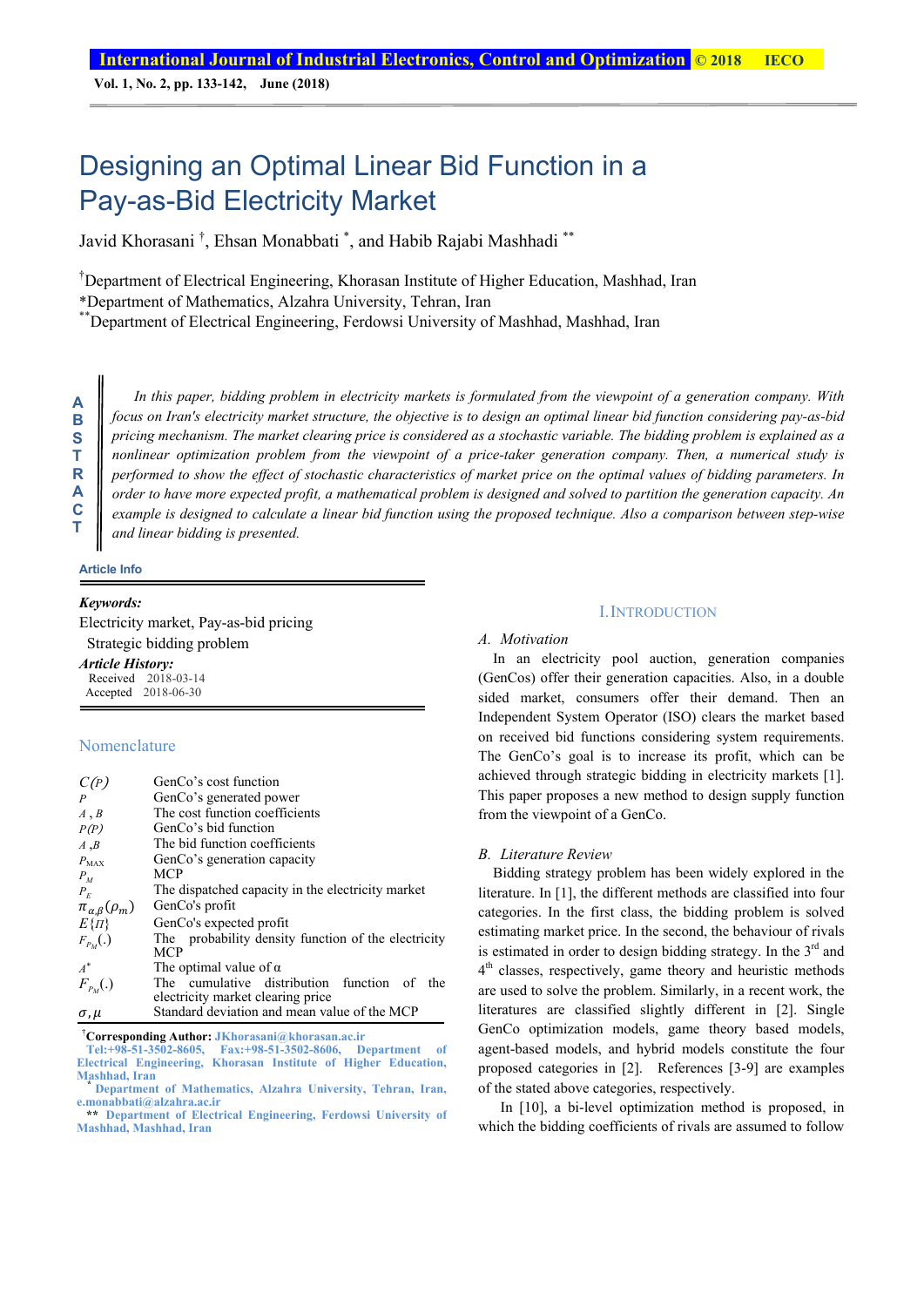a joint normal probability distribution function. In a single GenCo optimization point of view, the GenCo simulates the rivals' behavior and thereupon calculates the market results. A similar method is used in [11] and [12] for bidding problem in energy and reserve multi-markets.

In [13] a stochastic method is proposed to calculate a step-wise bid function in an electricity market with uniform pricing mechanism. In this method, it is assumed that the historical information about the behavior of rivals is readily available. It is obvious that this assumption is away from reality.

In [14] a piecewise staircase bid function is optimally calculated using linear programming in two cases, complete and incomplete information. In the first case, it is assumed that the complete information on system conditions and rivals strategies is available. In the latter case, different scenarios are generated based on the probability distribution of historical information of demand levels and strategic policies of the competitors. Low, normal, and high levels for demand, and low (bidding at marginal), normal (bidding at %110 of marginal), and high (bidding at %120 of marginal) levels for the rivals' behavior have been considered. The need to scenario analysis and reduction in different market conditions makes the proposed method to be time consuming and makes the results to be far from the optimal values in practice.

In [4], a classical optimization method is proposed in which the market clearing price (MCP) is assumed to be stochastic variable followed a probability density function (PDF). The method is used to find a closed form for optimal bidding prices in a step-wise bidding problem. An extension of the method proposed in [4] for bidding problem in only-energy markets, is utilized by the authors for strategic bidding in joint energy and reserve markets [15,16].

In [17] and [7], Q-learning (QL) approaches are suggested to solve the optimal bidding strategy problem, respectively, in only-energy markets and joint energy and reserve markets. In the mentioned papers, to verify the performance of the QL method, an extension of the method proposed in [4], is utilized.

A min-max regret approach, in a uniform pricing environment, is presented in [18] for a bidding and scheduling problem, based on the confidence intervals of price forecasts. To design a bidding curve, the electricity price interval is partitioned into several subintervals. Then, for each subinterval, the proposed min-max regret model is solved to obtain an optimal generation capacity.

In [19] and [20] four different available parameterization methods are investigated for the construction of the optimal linear supply function bids with varied slope and/or the intercept of the marginal cost functions. In fact, in this approach the impact of the choice of the parameterization method on the market equilibrium solution is examined. Finally, the study concludes that the solutions for all the parameterization methods are very similar for no transmission congestion and no strict voltage limits. But, in large systems, no pattern is concluded and each parameterization method results different number of congested lines and different network operational conditions.

# *C. Contributions*

In this paper, an extension of the method proposed in [4] is presented for the linear bidding problem. According to the categories defined in [1] and [2], the method is a single optimization model based on market price estimation. In [4], the bidding problem is formulated assuming a linear cost function for a GenCo, and optimal bidding prices for a step-wise bid function are calculated. The generation capacity is not considered as an optimization variable, in [4].

In this paper, the market price is assumed to follow a probability density function. Then, independent of the type of the PDF, the expected profit of the GenCo is formulated, considering a linear bid function. The optimal values of the intercept and slope of the bid function can be calculated through optimizing the objective function.

Moreover, it will be shown that the maximum expected profit can be greatly obtained by bidding less than the total capacity. Consequently, due to the prohibition of physical withholding in electricity markets, the GenCo should split its generation capacity and find the optimal bid function for each section. In this case, the expected profit increases. Therefore, our main contribution is to use the extended method, which considers the generation capacity as an optimization variable, to find the optimal linear bid function in a pay-as-bid (PAB) wholesale electricity market. It should be noted that the bid function will cover the total generation capacity and physical withholding will not occur.

#### *D. Paper Organization*

In the following, the market structure is explained in section 2 and the strategic bidding problem is formulated in section 3. The capacity partitioning procedure is comprehensively described in section 4, and an example is presented.

# II. STRUCTURE OF THE CONSIDERED MARKET

The wholesale hour-ahead single-sided electricity market, which is considered in this paper, is run on PAB pricing mechanism, similar to the Iran's electricity market structure. The main agents are GenCos and the independent system operator. The GenCos bid their piece-wise linear bid functions for energy as a commodity, to the electricity market. After aggregating the all submitted bid functions from all market participants, the ISO clears the energy market and publishes the highest accepted bid, called in this paper as the market clearing price, and informs GenCos from their accepted bids. It is assumed in this paper that the MCP is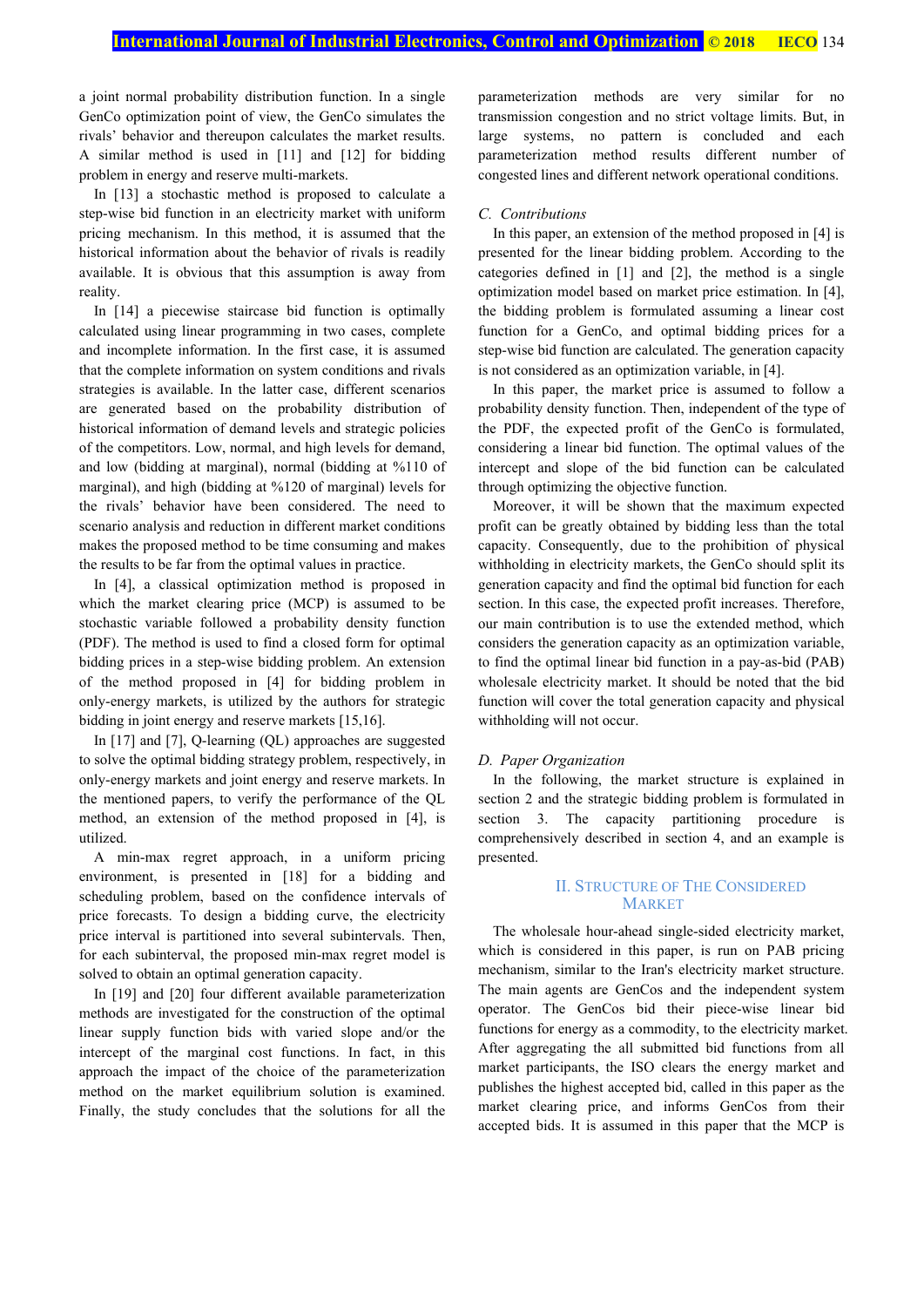

Fig. 1. The considered market structure

publicly available or GenCos estimate it, based on their historical lost and won bidding prices. The above explanations have been summarized in Fig.1.

It should be noted that the proposed method can be easily utilized in a double sided auction and/or in a multi-unit bidding problem. Also, it is assumed that the GenCo is a price-taker that cannot affect the marginal market price.

According to the assumption of an hour-ahead bidding problem and in order to simplify the problem, the physical constraints, for example, ramp rate, have not been considered. It can be assumed that, for the next hour, the GenCo's maximum available capacity is known as  $p_{\text{max}}$ .

#### III.PROBLEM DESCRIPTION

Market clearing price and GenCos' bidding strategy can be affected by several factors such as market structure, energy demand, rivals' behavior, and power system constraints like transmission and generation outages. Therefore, using the MCP, the market behavior can be modeled and analyzed. Additionally, the MCP is uncertain because of uncertainties in power system and in participants' actions, and therefore it can be assumed as a random variable [17]. In [21] it is proposed, in each load level, to use a probability density function in order to model and to summarize electricity market price behaviors.

In this paper, the strategic bidding problem is designed and formulated based on the approximated PDF of electricity market prices from the viewpoint of a price-taker GenCo. The PDF of MCP can be approximated based on the historical available information of market clearing prices. In some electricity markets, that the MCP is not available, at least, the weighted average prices are available and the stated above



Fig. 2. The marginal cost and the linear bid functions

PDF can be constructed using this available data. The proposed method is also applicable in this case and it is obvious that bidding risk will be lower in this situation.

In the following, at first, the basic problem from the viewpoint of a GenCo is defined. Then the proposed method for constructing an optimal piecewise linear electricity supply function, is formulated and described.

# *A. GenCo's profit*

GenCo's cost function is assumed to be quadratic,

 $cost(p) = fixed \ cost + ap + \frac{1}{2}bp^2$ . Therefore, the marginal cost,  $MC(p)$  is  $a + bp$ , where *p* is the generated power. GenCo's linear bid function, *ρ(p)*, is assumed at first, a one-piece linear as  $\alpha + \beta p$ . The MCP,  $\rho_m$ , which does not depend on price-takers' behavior, the marginal cost function and the linear bid function are presented in Fig.2.

If the maximum of bid function is lower than the MCP, the GenCo should deliver  $p_e$  MW, in accordance with the MCP, in the specified hour to the electricity market. It should be noted that due to the assumption of a price-taker GenCo, the interaction of bid function and market price, which is shown in Fig.2, may occurs when the competition level is high.

Obviously, the shaded area in Fig.2 shows GenCo's profit. The basic problem is to calculate the optimal values of bid function coefficients. Also, as will be explained in the final section, the bidding capacity,  $p_e$ , can be considered as a variable. Thus, the GenCo can optimally partition its available generation capacity,  $p_{\text{max}}$ , to construct a complete piecewise linear bid function on its total generation capacity.

It should be noted that the method for modelling the basic problem is originally proposed by [4] in which a linear (not quadratic) cost function is considered and a one-step (not linear) bidding problem is designed.

Furthermore, with a new point of view, to split the generation capacity and increase the expected profit, the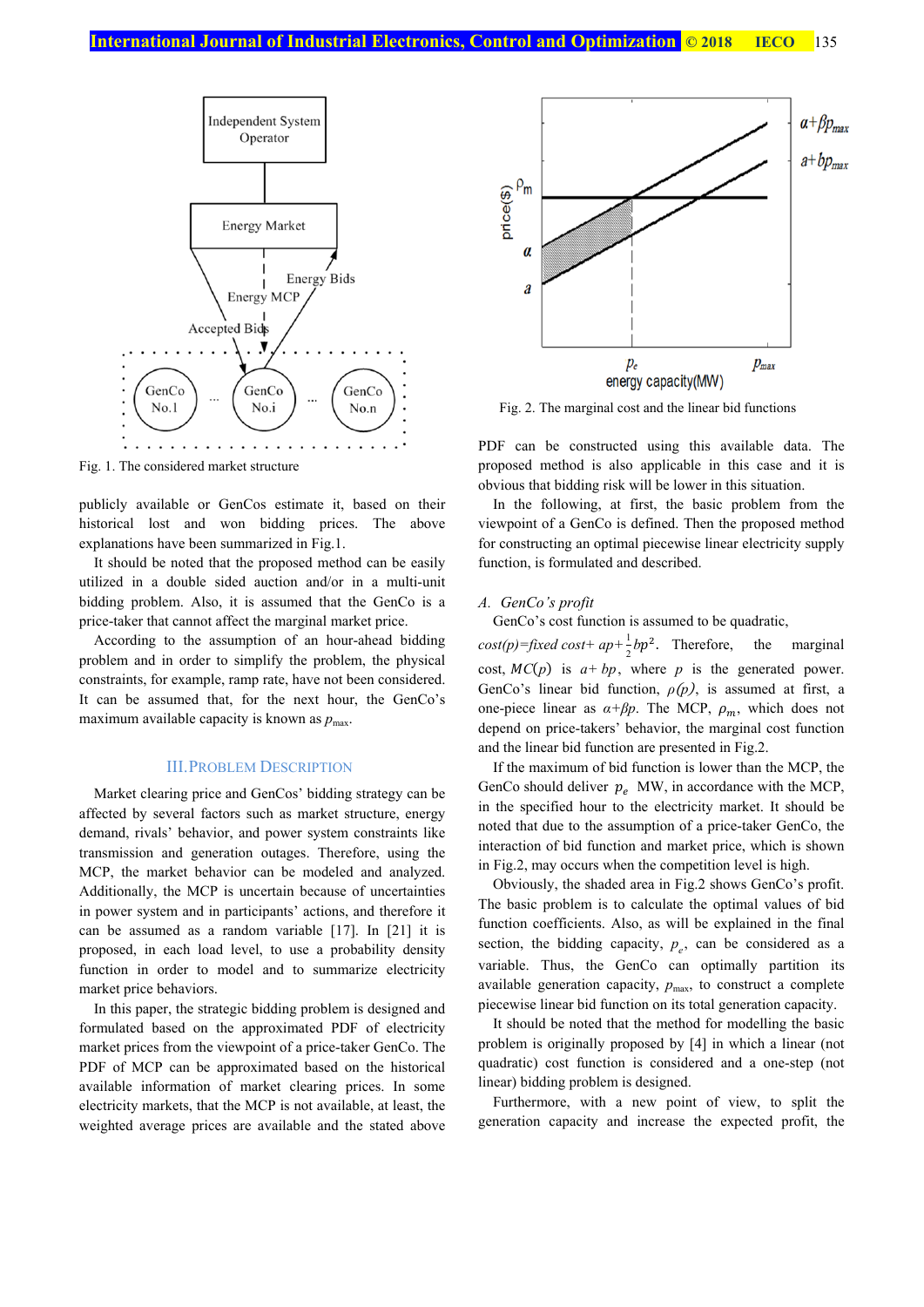introduced method in [4] is extended by considering the bidding capacity as a decision variable. The proposed method can be used in different conventional types of strategic bidding formulation, such as fixed slope, fixed intercept, marginal cost multiplication, and so forth.

#### *B. Expected Profit of the GenCo*

As stated before, the bid function is assumed as  $\rho(p) = \alpha + \beta p$ ,  $0 \le p \le p_e \le p_{max}$ . Therefore, the profit of the GenCo is the shaded area in Fig.2 and is calculated by

$$
\pi = (\alpha - a)p_e + \frac{1}{2} (\beta - b)p_e^2. \tag{1}
$$

Obviously, the bidding price acceptance depends on MCP which is a stochastic variable. Thus, GenCo's profit is a piecewise function of  $\rho_m$ :  $\pi_{\alpha,\beta}(\rho_m)$ 

$$
\rho_m < \alpha,
$$
\n
$$
= \begin{cases}\n0, & \rho_m < \alpha, \\
(\alpha - a)p_e + \frac{1}{2}(\beta - b)p_e^2, & \alpha \le \rho_m < \alpha + \beta p_{\text{max}}, \\
(\alpha - a)p_{\text{max}} + \frac{1}{2}(\beta - b)p_{\text{max}}^2, & \alpha + \beta p_{\text{max}} \le \rho_m,\n\end{cases}
$$
\n(2)

where,  $\rho_m$  is the MCP,  $p_{max}$  is the GenCo's total capacity, and  $p_e = \frac{\rho_m - a}{\beta}$  is the dispatched capacity in the electricity

market.

In fact, the definition of  $\pi_{\alpha,\beta}(\rho_m)$  in Equ. (2) states that for bidding prices not greater than MCP, the GenCo wins the competition and sells its generated power to the market.

The profit expectation of the GenCo is calculated as:

$$
E\{\pi\} = \int_{-\infty}^{\infty} \pi_{\alpha,\beta}(\rho_m) f_{\rho_m}(\rho_m) d\rho_m,
$$
 (3)

where  $f_{\rho_m}$ (.) is the probability density function of the

electricity MCP, *ρm*.

Considering Equs. (2) and (3), one can see that GenCo's expected profit is:

$$
E\{\pi\} = A(\alpha, \beta) \cdot \int_{\alpha}^{\alpha+\beta p_{\text{max}}} \rho_m^2 \cdot f_{\rho_m}(\rho_m) d\rho_m
$$
  
+  $B(\alpha, \beta) \cdot \int_{\alpha}^{\alpha+\beta p_{\text{max}}} \rho_m \cdot f_{\rho_m}(\rho_m) d\rho_m$   
+  $C(\alpha, \beta) \cdot \int_{\alpha}^{\alpha+\beta p_{\text{max}}} f_{\rho_m}(\rho_m) d\rho_m$   
+  $D(\alpha, \beta) \cdot \int_{\alpha+\beta p_{\text{max}}}^{\alpha+\beta} f_{\rho_m}(\rho_m) d\rho_m,$  (4)

in which



Fig. 3. Expected profit versus  $\alpha$  ( $a=25$ , $b=0.1$ ,  $p_{\text{max}}=200$ ) for normally distributed market prices with  $\sigma$ =6 and different mean values

$$
A(\alpha, \beta) = \frac{1}{2} \frac{(\beta - b)}{\beta^2}
$$
  
\n
$$
B(\alpha, \beta) = \frac{b\alpha - a\beta}{\beta^2}
$$
  
\n
$$
C(\alpha, \beta) = \frac{-\alpha^2(\beta + b)}{2\beta^2} + \frac{a\alpha}{\beta}
$$
  
\n
$$
D(\alpha, \beta) = (\alpha - a)p_{\text{max}} + \frac{1}{2}(\beta - b)p_{\text{max}}^2.
$$
\n(5)

In a specific case, if *β*=*b=*0, then the expected profit of the resulting step-wise bid function is:

$$
E\{\pi\} = (\alpha - a)p_{\text{max}}[1 - F_{\rho_m}(\alpha)],\tag{6}
$$

and the optimal value of *α* is

$$
\alpha^* - a = \frac{1 - F_{\rho_m}(\alpha^*)}{f_{\rho_m}(\alpha^*)},\tag{7}
$$

where  $F_{\rho_m}$ .) is the cumulative distribution function (CDF) of the electricity MCP,  $\rho_m$ , and  $1-F_{\rho_m}(\alpha)$ , is the probability of acceptance of  $\alpha$  or the probability of acceptance of the total bidding capacity. Equs. (6) and (7) previously presented in [4].

In general, it is assumed that  $\beta = b \neq 0$ . So, GenCo's expected profit is:

$$
E\{\pi\} = \frac{\alpha - a}{b} \int_{\alpha}^{\alpha + bp_{\text{max}}} \rho_m \cdot f(\rho_m) d\rho_m
$$
  
-  $\alpha \frac{(\alpha - a)}{b} [F(\alpha + bp_{\text{max}}) - F(\alpha)]$  (8)  
+  $(\alpha - a)p_{\text{max}} \cdot [1 - F(\alpha + bp_{\text{max}})].$ 

In [22], it is shown that electricity market prices usually follow normal distribution in medium and low load levels. The graphical illustrations of the expected profit versus *α*, for different values of the mean and the standard deviation of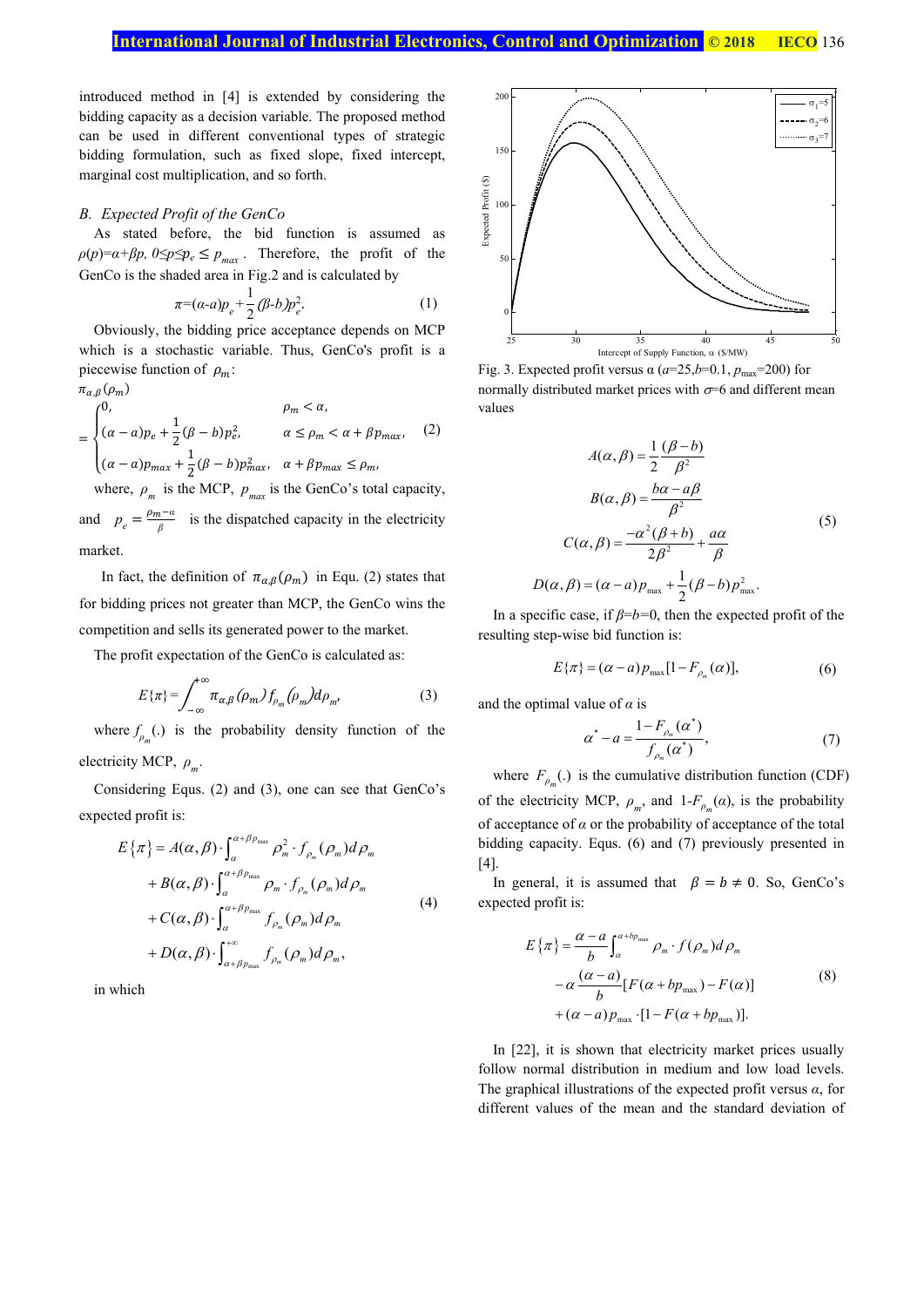

Fig. 4. Expected profit versus  $\alpha$  ( $a=25$ ,  $b=0.1$ ,  $p_{max}=200$ ) for normally distributed market prices with  $\mu$ =32 and different values of standard deviation.

market price, are given in Fig.3 and Fig.4, respectively, when  $\beta = b$  and MCP follows a normal distribution. The statistical parameters of market price are selected according to [22].

It can be seen in Fig.3, and Fig.4 that the expectation of the profit is sensitive to statistical characteristics of the electricity market price.

# *C. GenCo's Objective Function*

According to the above explanations, the GenCo should find the optimal values of  $\alpha$  and  $\beta$  in order to maximize the expected profit. Therefore the objective of the GenCo is to

subject to

$$
\alpha + \beta p_{\text{max}} \leq \text{Price Cap}.
$$

maximize  $E\{\pi\}$ 

The GenCo calculates the optimal values of bid function parameters,  $\alpha^*$ and $\beta^*$ . The expected profit in Equ. (9) is calculated according to Equs. (4) or (8). The problem (9) can be solved numerically using nonlinear optimization methods.

# IV. APPLICATION IN DESIGNING OPTIMAL BID **FUNCTION**

In this section, we use GenCo's objective function (9) to split the generation capacity in order to increase the expected profit. First, we explain the necessity of the capacity splitting, and then, present the corresponding optimization problem. It should be emphasized that in the modeling method of this paper, the type of PDF of market price is not important and not effective. But, in the rest of the paper, it is assumed mostly, that the market price follows a normal probability density function.



Fig. 5. Expected profit versus  $p_e$  ( $a=25$ ,  $b=0.1$ ,  $p_{max}=200$ ,  $\rho_m \approx N(30,6)$ 

We plot the expected profit versus bidding capacity, *p<sub>e</sub>*, for different values of  $\alpha$ , when  $\beta = b$ , and MCP is a normal, Fig.5, and lognormal, Fig.6, distributed random variable. It seems that, independent of the MCP model, almost maximum expected profit is attained by bidding less than the total capacity,  $p_{max}$ . Since the physical withholding is forbidden in electricity markets, we will show how to use the above conclusion to split the generation capacity in order to design an optimal bid function.

In what follows, a method is proposed to optimal capacity splitting and numerical results are presented.

# *A. Capacity splitting*

(9)

According to Figures 5 and 6, it can be concluded that splitting the generation capacity can increase the expected profit. Here, finding the optimal splitting is formulated as a nonlinear optimization problem.

To maximize the expected profit, we partition the production capacity space,  $[0, p_{max}]$ , into *n* intervals  $I_0 = [p_0, p_1], I_1 = [p_1, p_2], \dots, I_{n-1} = [p_{n-1}, p_n],$  where  $p_0 = 0$ ,  $p_n = p_{max}$  and *n* is a prespecified integer parameter. Note that, in optimal partition, the number of subintervals may be less than *n*; that is,  $p_k = p_{k+1}$  for some  $k$ .

For  $k = 0, \dots, n-1$ , let  $E_{I_k}$  be the restriction of the expected profit function (9) on interval  $I_k$  that is,

$$
E_{I_k} \{ \pi_{\alpha,\beta} \} = \frac{\alpha - a_k}{b} \int_{\alpha}^{\alpha + bp_{k+1}} \rho_m f(\rho_m) d\rho_m - \frac{\alpha(\alpha - a_k)}{b} \left( F(\alpha + bp_{k+1}) - F(\alpha) \right) + (\alpha - a_k) p_{k+1} (1 - F(\alpha + bp_{k+1})),
$$
\n(10)

where  $a_k = a_{k-1} + bp_k$ ,  $k = 1, \dots, n-1$ , and  $a_0 = a$ .

Then, the restriction of maximum expected profit problem on interval  $I_k = [p_k, p_{k+1}]$  is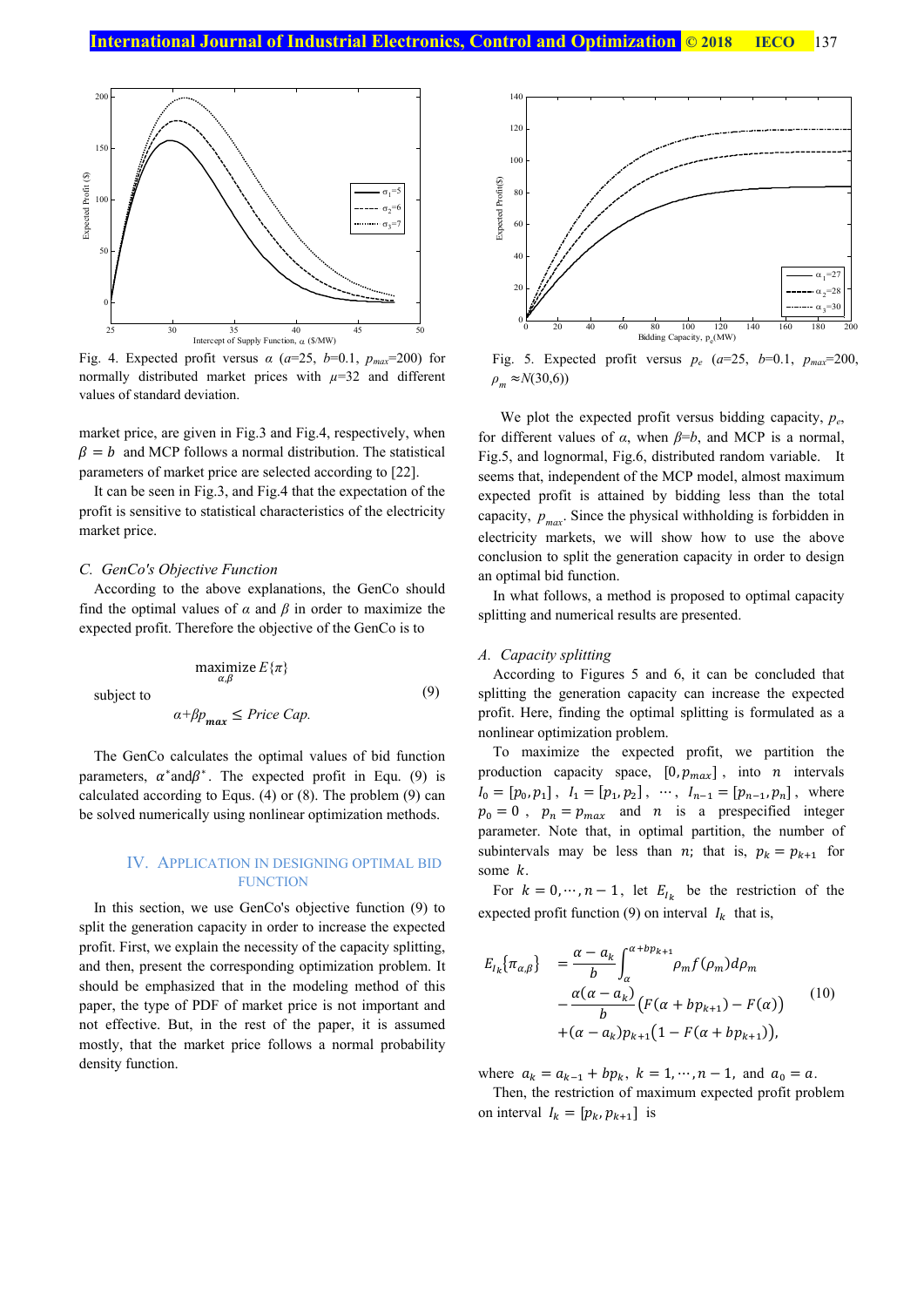

Fig. 6. Expected profit versus  $p_e$  ( $a=25$ ,  $b=0.1$ ,  $p_{max}=200$ ,  $\rho_m \approx logN(3.4, 0.2)$ 

$$
\max_{\alpha} E_{I_k} \{ \pi_{\alpha, b} \}
$$
  
\n
$$
a_k \le \alpha \le \text{Price Cap.}
$$
\n(11)

Given a vector  $p = (p_0, p_1, p_2, \cdots, p_{n-1}, p_n)$  of intermediate points, the total expected profit of GenCo could be determined by solving the following optimization problem:

$$
z(p) = \max_{\alpha = (\alpha_0, \cdots, \alpha_{n-1})} \sum_{k=0}^{n-1} E_{I_k} \{ \pi_{\alpha_k, b} \}
$$
  
\n
$$
a_k \le \alpha_k \le \text{Price Cap.} \qquad k = 0, \cdots, n
$$
\n(12)

Now, the objective is to maximize  $z(p)$  subject to

ଳି

$$
p_0 = 0,
$$
  
\n
$$
p_1 \le p_2 \le \dots \le p_{n-1},
$$
  
\n
$$
p_n = p_{max}.
$$
\n(13)

In summary, the whole optimal bidding problem, including capacity partitioning and corresponding prices, is to

$$
\begin{aligned}\n\text{maximize } z(p) &= \max_{\alpha} \sum_{k=0}^{n-1} E_{I_k} \{ \pi_{\alpha_k, b} \} \\
\text{subject to:} \\
a_k &\le \alpha_k \le \text{Price Cap} \quad k = 0, \dots, n \\
p_0 &= 0, \\
p_1 &\le p_2 \le \dots \le p_{n-1}, \\
p_n &= p_{\text{max}}.\n\end{aligned} \tag{14}
$$

The above optimization problem could be used to determine the optimal bidding strategy. Given partition *p* of size  $n + 1$ , problem (12) could be handled by solving *n* single optimization problem of type (11). In what follows, we show that optimization problem (11) could be solved efficiently when MCP random variable follows normal PDF,  $N(\sigma, \mu)$ . We begin by showing that the derivative of objective function of expected profit, as a function of  $\alpha$ , has a zero in  $[a, \infty)$ . Note that, in these lemmas, we perform symbolic computations by Wolfram Mathematica [23].

*Lemma 1.* We have

$$
\frac{dE}{da} = D Z, \qquad \frac{d^2E}{da^2} = \frac{D}{\sigma} \left( 2C_1\sigma + C_3(a - \alpha) \right),
$$

*Lemma 2.*  $dE/d\alpha$  *has a zero in*  $[a, \infty)$ *.* where

$$
Z = (C_1\mu + C_1a - 2C_1\alpha + C_2p + C_3\sigma),
$$
  
\n
$$
D = -\frac{1}{2b\sqrt{\pi}} \exp\left(-\frac{(\mu - \alpha)^2 + (\mu - bp - \alpha)^2}{2\sigma^2}\right),
$$
  
\n
$$
C_1 = T\left(F(\alpha) - F(\alpha + bp)\right),
$$
  
\n
$$
C_2 = -bT\left(1 - F(\alpha + bp)\right),
$$
  
\n
$$
C_3 = \frac{1}{\sqrt{\pi}\sigma} \left(\frac{1}{f(\alpha)} - \frac{1}{f(\alpha + bp)}\right),
$$
  
\n
$$
T = 2\sqrt{\pi} \exp\left(\frac{(\mu - \alpha)^2 + (\mu - bp - \alpha)^2}{2\sigma^2}\right).
$$

Proof.

For 
$$
\alpha = k \, a, \, k \in \mathbb{N}
$$
, the value of Z is  
\n
$$
Z = e^{x^2 + (x+y)^2} \sqrt{2} \sqrt{\pi} \sigma h(x, y)
$$

$$
+ae^{x^2+(x+y)^2}(-1+k)\sqrt{\pi}(\text{erf}x-\text{erf}(x+y)),
$$
 where

$$
h(x, y) = x \operatorname{erf} x - (x + y) \operatorname{erf} (x + y) + y
$$

$$
- \frac{1}{\sqrt{\pi}} \frac{e^{x^2} - e^{(x+y)^2}}{e^{x^2 + (x+y)^2}},
$$

and

$$
x = \frac{k a - \mu}{\sqrt{2} \sigma}, \quad y = \frac{bp}{\sqrt{2}\sigma}.
$$
  
If  $k = 1$ ; that is,  $\alpha = a$ , we have  

$$
Z = \left(e^{x^2 + (x+y)^2}\sqrt{2}\sqrt{\pi} \sigma h(x, y)\right).
$$

We show  $h(x, y) \ge 0$  if  $y \ge 0$ . Indeed, given  $x$ ,  $h(x, y)$ has the derivative  $1 - erf(x + y) > 0$ . Thus,  $h(x, y)$  is increasing as a function of y. Thus  $h(x, y) \ge h(x, 0) = 0$ .

Therefore, for  $\alpha = a$ , we have  $Z > 0$ .

We show for sufficiently large  $k$ , the value of  $Z$  is negative.

One can write  $Z$  as

$$
Z = \sqrt{2}e^{\frac{(ak+bp-\mu)^2}{2\sigma^2}}\sigma + e^{\frac{(-ak+\mu)^2}{2\sigma^2}}\left(be^{\frac{(ak+bp-\mu)^2}{2\sigma^2}}p\sqrt{\pi} - \sqrt{2}\sigma\right)
$$

$$
+ e^{\frac{(ak+bp-\mu)^2 + (-ak+\mu)^2}{2\sigma^2}}\sqrt{\pi}\left((a-2ak + \mu)\right)
$$

$$
+ \mu) \operatorname{erf}\left(\frac{-ak+\mu}{\sqrt{2}\sigma}\right)
$$

$$
+ (a(-1+2k) + bp - \mu) \operatorname{erf}\left(\frac{-ak-bp+\mu}{\sqrt{2}\sigma}\right).
$$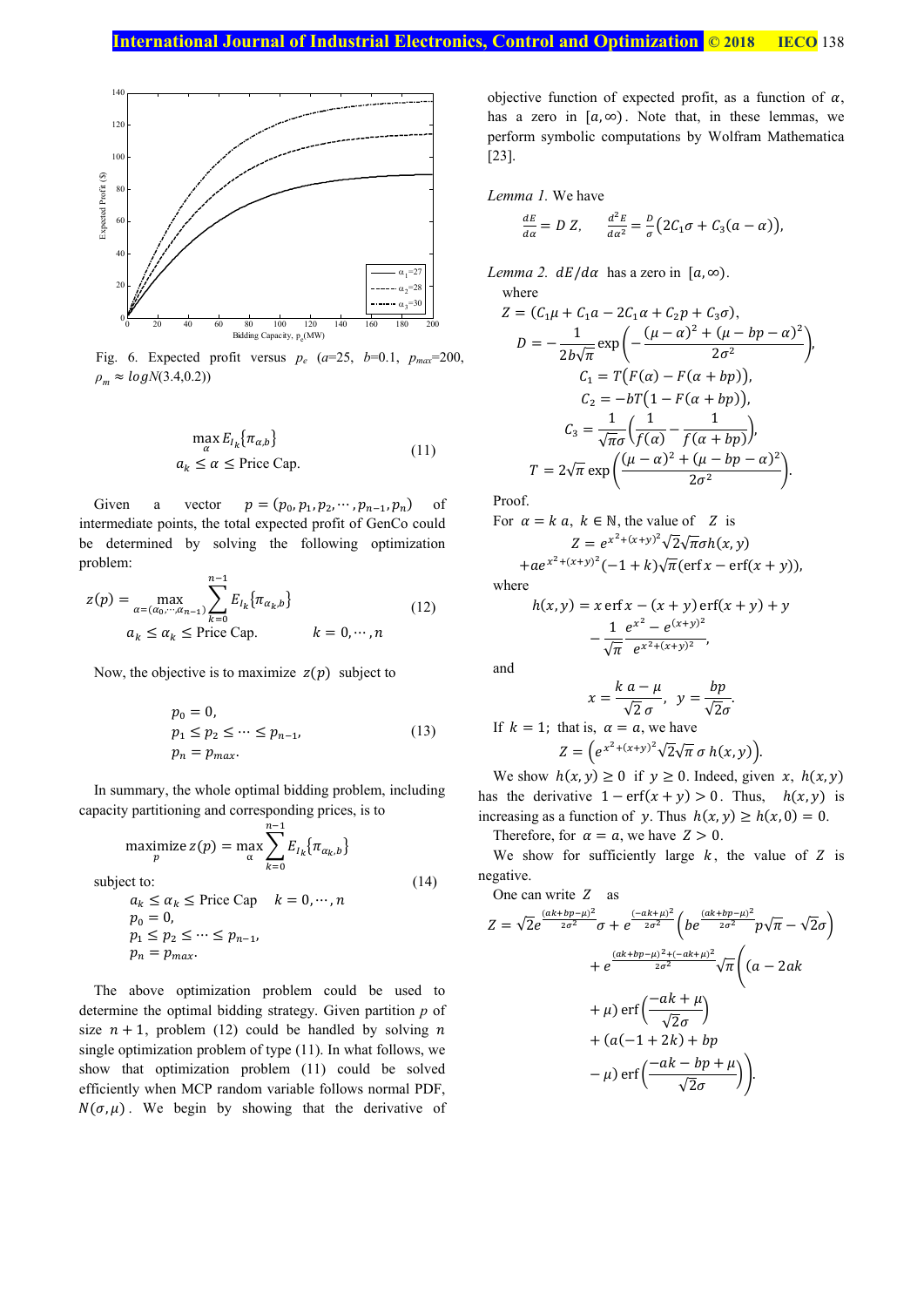# **International Journal of Industrial Electronics, Control and Optimization © 2018 IECO** 139

Substituting  $x$  erf  $x$  by  $x$ , and erf  $x$  by 1, for large value of  $x$ , we have

We use bisection method to find the root 
$$
\alpha^*
$$
 of Z. Then, using Lemma 1, we can check the value of  $d^2E/d\alpha^2$  at  $\alpha^*$  to determine whether  $\alpha^*$  is a maximizer or not.

 $Z = \sqrt{2} \sigma \left( e^{\frac{(ak + bp - \mu)^2}{2\sigma^2}} - e^{\frac{(-ak + \mu)^2}{2\sigma^2}} \right) < 0.$ 

Thus  $dE/d\alpha$  has a zero in  $[a, \infty)$ 

| COMPARISON BETWEEN ONE-PIECE AND OPTIMAL BIDDING (for $n=5$ ) |                  |                          |                 |                          |                                              |                                                |  |  |
|---------------------------------------------------------------|------------------|--------------------------|-----------------|--------------------------|----------------------------------------------|------------------------------------------------|--|--|
| Cost parameters                                               |                  | <b>Expected Profit</b>   |                 | Monte Carlo simulation   |                                              |                                                |  |  |
| $\boldsymbol{a}$                                              | $\boldsymbol{b}$ | Linear One-piece bidding | Optimal bidding | Expectation of<br>Profit | Chance of loss in Optimal<br>bidding $(\% )$ | Chance of loss in One-piece<br>bidding $(\% )$ |  |  |
| 10                                                            | 0.05             | 1615.39                  | 1673.33         | 1443.62                  | 0.60                                         | 0.60                                           |  |  |
| 10                                                            | $0.1\,$          | 1002.55                  | 1108.30         | 915.25                   | 0.65                                         | 0.65                                           |  |  |
| 10                                                            | 0.15             | 675.25                   | 761.06          | 604.58                   | 0.62                                         | 0.62                                           |  |  |
| 10                                                            | $0.2\,$          | 506.46                   | 571.16          | 451.07                   | 0.61                                         | 0.61                                           |  |  |
| 15                                                            | 0.05             | 1007.44                  | 1041.76         | 993.64                   | 10.62                                        | 10.62                                          |  |  |
| 15                                                            | 0.1              | 586.84                   | 635.21          | 585.66                   | 10.40                                        | 10.40                                          |  |  |
| 15                                                            | 0.15             | 392.80                   | 428.10          | 386.31                   | 10.51                                        | 10.51                                          |  |  |
| 15                                                            | $0.2\,$          | 294.60                   | 321.10          | 289.22                   | 10.44                                        | 10.44                                          |  |  |
| 20                                                            | 0.05             | 535.98                   | 551.47          | 547.79                   | 39.42                                        | 49.75                                          |  |  |
| 20                                                            | 0.1              | 294.81                   | 311.22          | 295.08                   | 38.67                                        | 49.90                                          |  |  |
| 20                                                            | 0.15             | 196.78                   | 207.73          | 194.21                   | 37.70                                        | 50.04                                          |  |  |
| 20                                                            | $0.2\,$          | 147.59                   | 156.07          | 146.65                   | 38.35                                        | 49.92                                          |  |  |
| 25                                                            | 0.05             | 227.47                   | 232.27          | 232.64                   | 56.88                                        | 89.25                                          |  |  |
| 25                                                            | 0.1              | 119.73                   | 123.65          | 120.19                   | 56.43                                        | 89.34                                          |  |  |
| 25                                                            | 0.15             | 79.84                    | 82.48           | 80.43                    | 56.31                                        | 89.23                                          |  |  |
| 25                                                            | $0.2\,$          | 59.88                    | 61.86           | 59.68                    | 56.45                                        | 89.57                                          |  |  |

# Table I

# V. NUMERICAL RESULTS: DESIGNING OPTIMAL BID FUNCTION

In the considered decision making problem, as presented before, the generation capacity is divided into *n* parts and the optimal intercept parameter is calculated for each part through maximizing expected profit, Equs. (9) or (14). The optimal parameters, calculated in each part of capacity split, are used by GenCo to create a temporary supply function. Then, GenCo aggregates the MWs with equal prices in the temporary supply function, to derive the strategic bid function. The strategic bidding problem can be solved by a GenCo in practice as stated above. The process is demonstrated in the following, by a numerical example.

To solve problem (14), for a specific value of *n*, Particle Swarm Optimization (PSO) method with mutation has been used. Each particle is defined to be a partition of generation capacity to *n* parts. For each part,  $\alpha$  is optimized using Equ. (11). Expected profit  $z(p)$ , which is the summation over the parts, is set as the fitness function. 40 utilized particles are initialized. The PSO algorithm converges in less than 200 iterations to the optimal partition.

Moreover, for a complete comparison, the expectation of profit is calculated using a Monte Carlo simulation. Also, a comparison between one-piece bidding and the proposed optimal bidding is performed with both classic and Monte Carlo methods. It can be seen in Table I, that the expected profit of optimal bidding is 2-12% more than one-piece bidding. Also, the chance of loss; that is, the percent number of times in which minimum bidding price is more than the market price, for one-piece bidding is more than optimal bidding and increases significantly with the operating cost.

*Example.* A simple example is presented here to demonstrate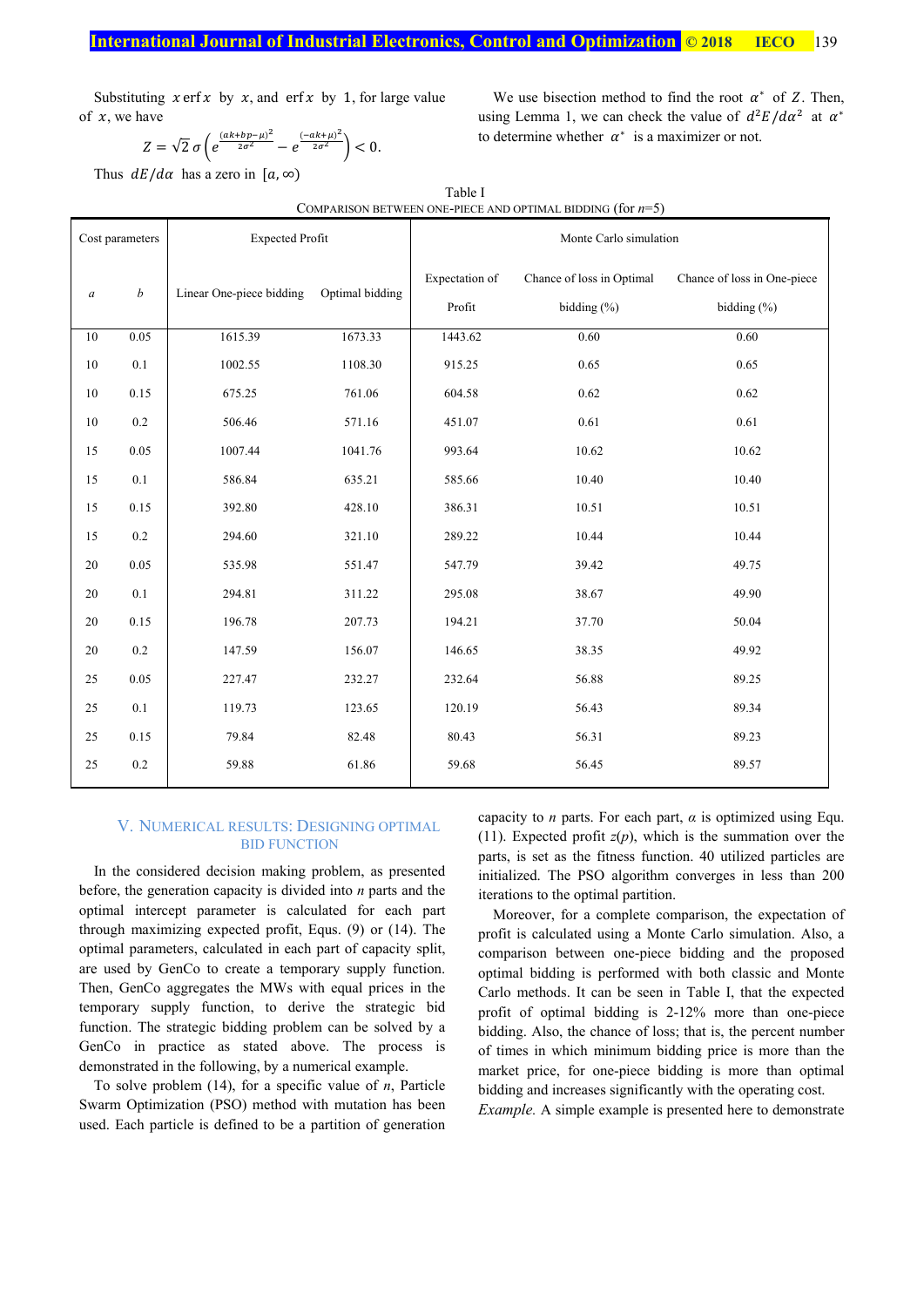the proposed procedure for a GenCo with  $p_{\text{max}}$ =200MW,  $a=25\$ /MWh, and  $b=0.1$  \\$/MWh<sup>2</sup>. For simplicity let  $\beta = b$ . The market price is assumed to be a Gaussian distributed variable with  $\mu$ =30 and  $\sigma$ =6.

Fig.7 shows the temporary supply function, which is calculated from Equ. (9) with *n*=5 using PSO algorithm. The numerical values, corresponding to Fig.7, are presented in Table 2. Fig.8 shows the convergence curve for the PSO algorithm.



Fig. 7. Temporary supply function: result of the calculation of optimal values

Table II

OPTIMAL VALUES OF OPTIMIZATION PROBLEM (14) (*a*=25, *b*=0.1,





Fig. 8 Average value of particles of PSO algorithm.



Fig. 9. Optimal bid function

Fig.9 shows the optimal bid function obtained by aggregating results which are shown in Fig.7.

#### VI. CONCLUSION AND FUTURE WORKS

In this paper a method is proposed for optimal calculation of the parameters of a piece-wise linear bid function in a PAB auction. It is assumed that the market price is a random variable which follows a probability density function. The bidding problem is classically formulated to find the optimal values of supply function parameters: intercept and slope. The method is extended in order to optimally partition the generation capacity and to construct the optimal bidding strategy from the viewpoint of a GenCo. Employing the proposed technique, a price-taker GenCo can partition its total generation capacity and optimize the parameters of the bid function, in the same time.

The linear bidding problem, based on the presented method, can be reconstructed from the view point of buyers, for example, distribution companies, retailers, large consumers and so forth, which will be considered in our future works. Moreover, the extension of method to a day-ahead bidding problem, considering the constraints of unit commitment problem is, assigned to the future works.

#### **REFERENCES**

- [1] A. K. David and F. Wen, "Strategic bidding in competitive electricity markets: a literature survey," in *IEEE/PES 2000 Summer Meeting*, pp. 2168-2173, 2000.
- [2] G. Li, J. Shi, and X. Qu, "Modeling methods for GenCo bidding strategy optimization in the liberalized electricity spot marketeA state-of-the-art review," *Energy*, Vol. 36, No. 1, pp. 4686-4700, 2011.
- [3] J. Valenzuela and M. Mazumdar, "Commitment of electric power generators under stochastic market prices," *Operations Research*, Vol. 51, No. 6, pp. 880-893, 2003.
- [4] J. Sadeh, H. Rajabi Mashhadi, and M. A. Latifi, "A risk-based approach for bidding strategy in an electricity pay-as-bid auction," *Eur. Trans. Elect. power*, Vol. 19, No. 1, pp. 39-55, 2009.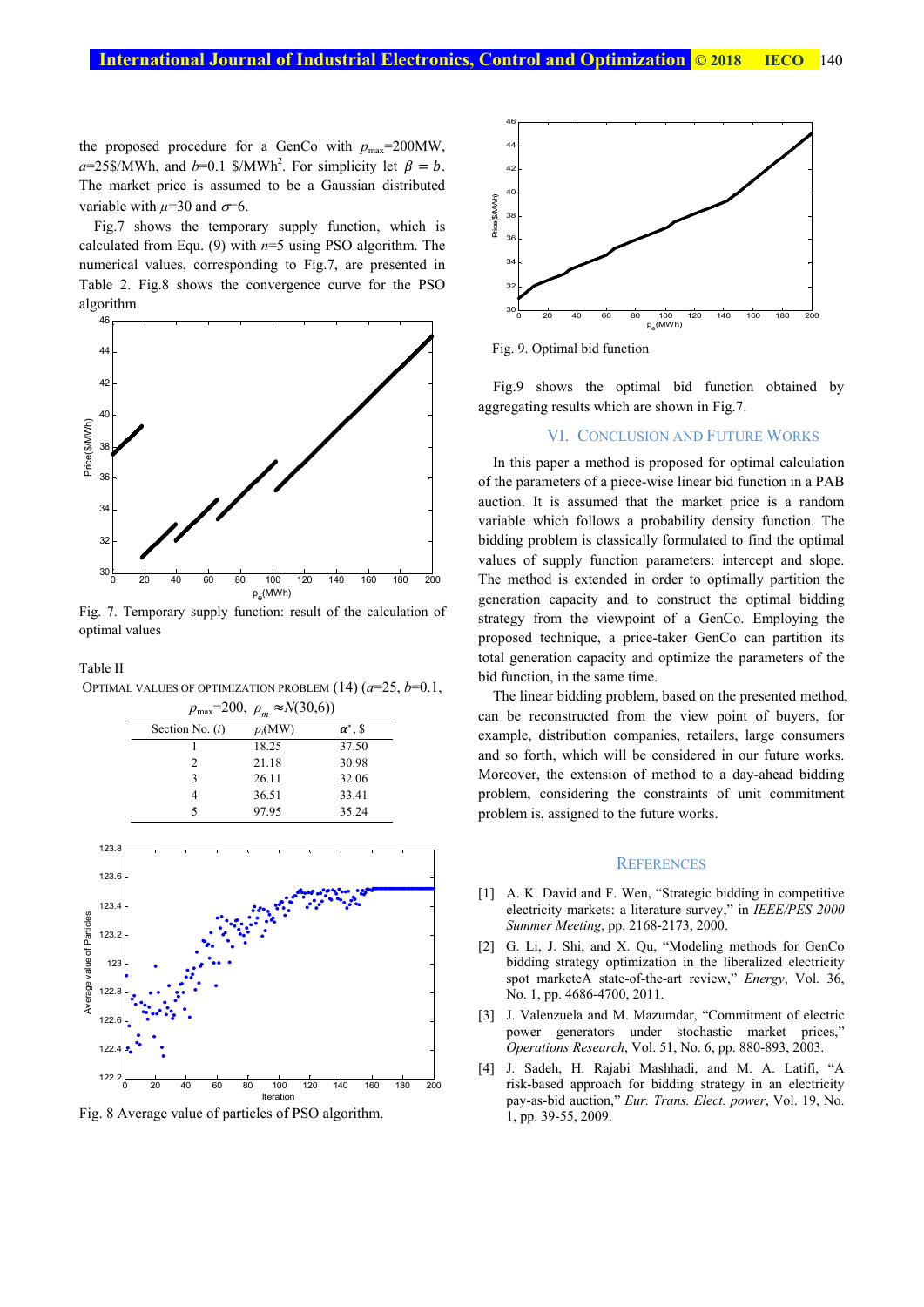- [5] H. Haghighat, H. Seifi, and A. Rahimi Kian, "Pay-as-bid versus marginal pricing: The role of suppliers strategic behavior," *Electrical Power and Energy Systems*, Vol. 42, No. 1, pp. 350–358, 2012.
- [6] H. Haghighat, H. Seifi, and A.R. Kian, "Gaming Analysis in Joint Energy and Spinning Reserve Markets," *IEEE Trans. Power Syst.*, Vol. 22, No. 4, pp. 2047-2085, 2007.
- [7] H. Rajabi Mashhadi and J. Khorasani, "Bidding in an electricity multi-market using a q-learning approach," in *8th International Conference on the European Energy Market (EEM)*, Zagreb, Croatia, pp. 863-868, 2011.
- [8] Z. Liu, J. Yan, Y. Shi, K. Zhu, and G. Pu, "Multi-agent based experimental analysis on bidding mechanism in electricity auction markets," *Electrical Power and Energy Systems*, Vol. 43, No. 1, pp. 696–702, 2012.
- [9] C. Boonchuay and W. Ongsakul, "Optimal risky bidding strategy for a generating company by self-organising hierarchical particle swarm optimisation," *Energy Conv. Manag.*, Vol. 52, No. 1, pp. 1047–1053, 2011.
- [10] F. S. Wen and A. K. David, "Optimal bidding strategies and modeling of imperfect information among competitive generators," *IEEE Trans. Power Syst.*, Vol. 16, No. 1, pp. 15-21, Feb. 2001.
- [11] F. S. Wen and A. K. David, "Coordination of bidding strategies in energy and spinning reserve markets for competitive suppliers using a genetic algorithm," in *IEEE Summer Meeting*, Seattle, WA, pp. 2174-2179, 2000.
- [12] F. S. Wen and A. K. David, "Optimally coordinated bidding strategies in energy and ancillary service markets," *Proc. Inst. Elect. Eng., Gener., Transm., Distrib.*, Vol. 149, No. 3, pp. 331-338, 2002.
- [13] A. Baillo, M. Ventosa, M. Rivier, and A. Ramos, "Optimal offering strategies for generation companies operating in electricity spot markets," *IEEE Transactions on Power Systems*, Vol. 19, No. 2, pp. 745 - 753, 2004.
- [14] F. Gao, G. B. Sheble, K. W. Hedman, and Ch.-N. Yu, "Optimal bidding strategy for GENCOs based on parametric linear programming considering incomplete information," *Electrical Power and Energy Systems*, Vol. 66, No. 1, pp. 272–279, 2015.
- [15] J. Khorasani and H. Rajabi Mashhadi, "Bidding analysis in joint energy and spinning reserve markets based on pay-as-bid pricing," *IET Generation, Transmission and Distribution*, Vol. 6, No. 1, pp. 79-87, 2012.
- [16] H. Rajabi Mashhadi and J. Khorasani, "Price-takers' bidding strategies in joint energy and spinning reserve pay-as-bid markets," *Iranian Journal of Electrical & Electronic Engineering*, Vol. 9, No. 1, pp. 36-43, Mar. 2013.
- [17] M. Rahimiyan and H. Rajabi Mashhadi, "Supplier's optimal bidding strategy in electricity pay-as-bid auction: comparison of the Q-learning and a model-based approach," *Electr. Power Syst. Res.*, Vol. 78, No. 1, pp. 165-175, 2008.
- [18] L. Fan, J. Wang, R. Jiang, and Y. Guan, "Min-max regret bidding strategy for thermal generator considering price uncertainty," *IEEE Transactions on Power Systems*, Vol. 29, No. 5, pp. 2169 - 2179, 2014.
- [19] A. G. Petoussis, X.-P. Zhang, S. G. Petoussis, and K. R. Godfrey, "Parameterization of linear supply functions in nonlinear ac electricity market equilibrium models— part i:

literature review and equilibrium algorithm," *IEEE Transactions on Power Systems*, Vol. 28, No. 2, pp. 650 - 658, 2013.

- [20] A. G. Petoussis, X.-P. Zhang, S. G. Petoussis, and K. R. Godfrey, "Parameterization of linear supply functions in nonlinear AC electricity market equilibrium models - Part II: Case studies," *IEEE Transactions on Power Systems*, Vol. 28, No. 2, pp. 659 - 668, 2013.
- [21] M. Shahidehpour, H. Yamin, and Z. Li, *Market operations in electric power systems: forecasting, scheduling, and risk management,* Wiley–IEEE Press, 2002.
- [22] M. E. Haji Abadi and H. Rajabi Mashhadi, "Modeling of the maximum entropy problem as an optimal control problem and its application to pdf estimation of electricity price," *Iranian Journal of Electrical & Electronic Engineering*, Vol. 9, No. 3, pp. 150-157, 2013.
- [23] Wolfram Research, Inc., Mathematica, Version 8.0, Champaign, IL (2010).



**Javid Khorasani** was born in Mashhad, Iran, in 1980. He received the B.Sc. degree in electrionics engineering from the Ferdowsi University of Mashhad, Mashhad, Iran, the M.Sc. degree in power engineering from Shahrood University of technology, Shahrood, Iran and Ph.D. degree in electrical engineering at Islamic Azad University, Science and Research Branch, Tehran, Iran.

Dr. Khorasani is now with the department of electrical engineering, Khorasan Instiute of Higher Education, Mashhad, Iran. His areas of interest include Power System Restructuring and Deregulation, Bidding Strategy in the Electricity Market, Power Electronics, and Intelligent Systems.



**Ehsan Monabbati** was born in Mashhad, Iran, in 1984. He received the B.Sc. degree in applied mathematics and M.Sc. and Ph.D. degrees in operations research from Ferdowsi University of Mashhad, Mashhad.

Dr. Monabbati is now with the department of mathematics, Alzahra University, Tehran, Iran. His main research interests are linear and nonlinear optimization problems and their applications in engineering.



**Habib Rajabi Mashhadi** was born in Mashhad, Iran, in 1967. He received the B.Sc. and M.Sc. degrees (Hons.) in electrical engineering from the Ferdowsi University of Mashhad, Mashhad, and the Ph.D. degree in electrical and computer engineering from Tehran University, Tehran, under the joint cooperation of Aachen University of Technology, Aachen, Germany.

His research interests are power system operation and economics, power system planning, and biological computation. He is currently a full Professor of Electrical Engineering at Ferdowsi University of Mashhad.